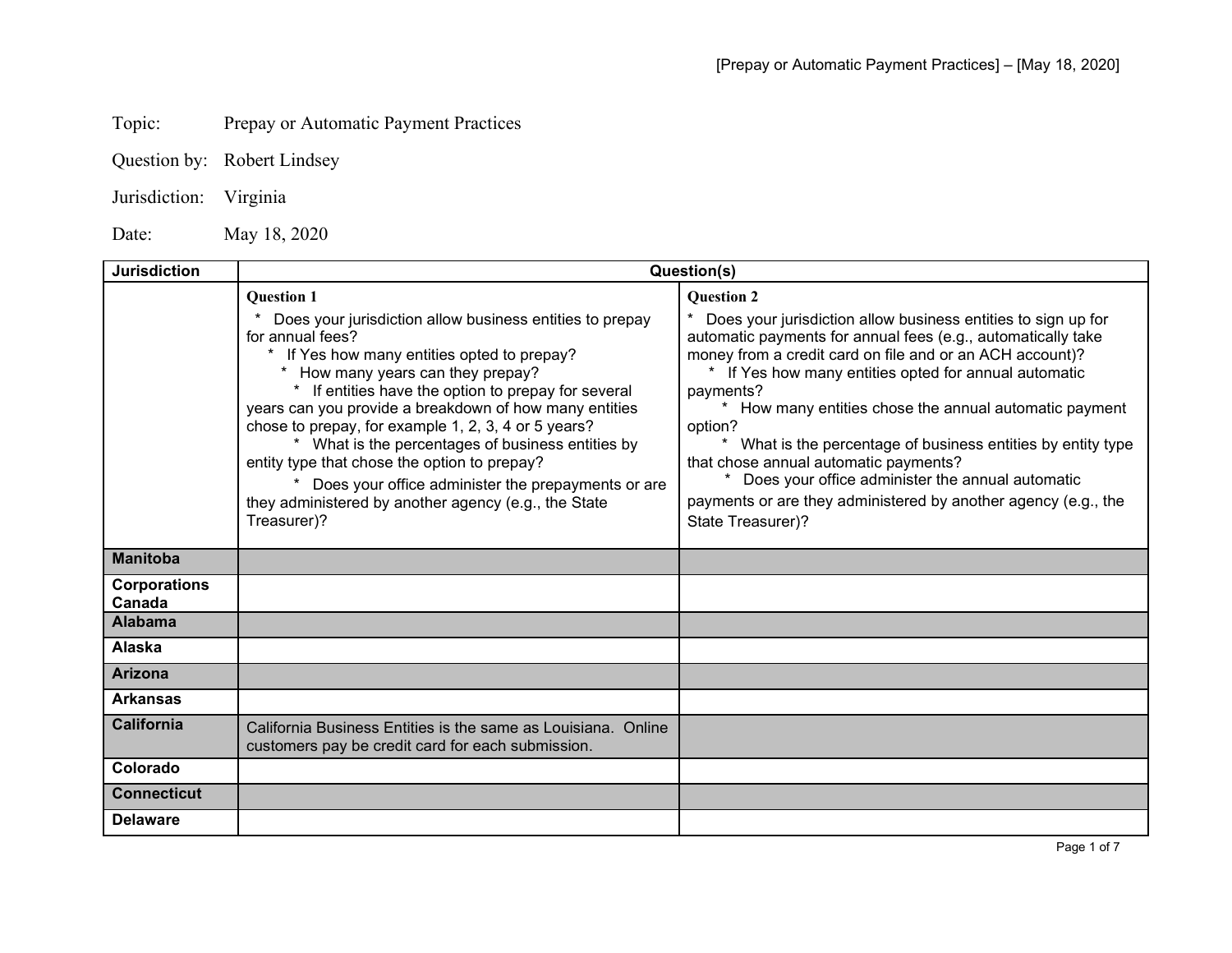| <b>Jurisdiction</b>            | Question(s)                                                                                                                                                                                                                                                                                                                                                                                                                                                                                                                                                                                     |                                                                                                                                                                                                                                                                                                                                                                                                                                                                                                                                                                                                                 |
|--------------------------------|-------------------------------------------------------------------------------------------------------------------------------------------------------------------------------------------------------------------------------------------------------------------------------------------------------------------------------------------------------------------------------------------------------------------------------------------------------------------------------------------------------------------------------------------------------------------------------------------------|-----------------------------------------------------------------------------------------------------------------------------------------------------------------------------------------------------------------------------------------------------------------------------------------------------------------------------------------------------------------------------------------------------------------------------------------------------------------------------------------------------------------------------------------------------------------------------------------------------------------|
|                                | <b>Question 1</b><br>Does your jurisdiction allow business entities to prepay<br>for annual fees?<br>* If Yes how many entities opted to prepay?<br>* How many years can they prepay?<br>* If entities have the option to prepay for several<br>years can you provide a breakdown of how many entities<br>chose to prepay, for example 1, 2, 3, 4 or 5 years?<br>* What is the percentages of business entities by<br>entity type that chose the option to prepay?<br>Does your office administer the prepayments or are<br>they administered by another agency (e.g., the State<br>Treasurer)? | <b>Question 2</b><br>Does your jurisdiction allow business entities to sign up for<br>automatic payments for annual fees (e.g., automatically take<br>money from a credit card on file and or an ACH account)?<br>* If Yes how many entities opted for annual automatic<br>payments?<br>* How many entities chose the annual automatic payment<br>option?<br>* What is the percentage of business entities by entity type<br>that chose annual automatic payments?<br>* Does your office administer the annual automatic<br>payments or are they administered by another agency (e.g., the<br>State Treasurer)? |
| <b>District of</b><br>Columbia | DC is the same and MN - no prepayments or automatic<br>payments are allowed.<br>Payment is due at the time of filing or document request.                                                                                                                                                                                                                                                                                                                                                                                                                                                       |                                                                                                                                                                                                                                                                                                                                                                                                                                                                                                                                                                                                                 |
| <b>Florida</b>                 |                                                                                                                                                                                                                                                                                                                                                                                                                                                                                                                                                                                                 |                                                                                                                                                                                                                                                                                                                                                                                                                                                                                                                                                                                                                 |
| Georgia                        |                                                                                                                                                                                                                                                                                                                                                                                                                                                                                                                                                                                                 |                                                                                                                                                                                                                                                                                                                                                                                                                                                                                                                                                                                                                 |
| <b>Hawaii</b>                  |                                                                                                                                                                                                                                                                                                                                                                                                                                                                                                                                                                                                 |                                                                                                                                                                                                                                                                                                                                                                                                                                                                                                                                                                                                                 |
| Idaho                          |                                                                                                                                                                                                                                                                                                                                                                                                                                                                                                                                                                                                 |                                                                                                                                                                                                                                                                                                                                                                                                                                                                                                                                                                                                                 |
| <b>Illinois</b>                |                                                                                                                                                                                                                                                                                                                                                                                                                                                                                                                                                                                                 |                                                                                                                                                                                                                                                                                                                                                                                                                                                                                                                                                                                                                 |
| Indiana                        |                                                                                                                                                                                                                                                                                                                                                                                                                                                                                                                                                                                                 |                                                                                                                                                                                                                                                                                                                                                                                                                                                                                                                                                                                                                 |
| Iowa                           | lowa does not allow for prepayment or automatic withdrawals<br>for filings of any sort.                                                                                                                                                                                                                                                                                                                                                                                                                                                                                                         |                                                                                                                                                                                                                                                                                                                                                                                                                                                                                                                                                                                                                 |
| <b>Kansas</b>                  |                                                                                                                                                                                                                                                                                                                                                                                                                                                                                                                                                                                                 |                                                                                                                                                                                                                                                                                                                                                                                                                                                                                                                                                                                                                 |
| Kentucky                       |                                                                                                                                                                                                                                                                                                                                                                                                                                                                                                                                                                                                 |                                                                                                                                                                                                                                                                                                                                                                                                                                                                                                                                                                                                                 |
| Louisiana                      | Louisiana does not allow for prepayment or automatic<br>withdrawals. Fees are paid when the filer submits the filing to<br>our office.                                                                                                                                                                                                                                                                                                                                                                                                                                                          |                                                                                                                                                                                                                                                                                                                                                                                                                                                                                                                                                                                                                 |
| <b>Maine</b>                   |                                                                                                                                                                                                                                                                                                                                                                                                                                                                                                                                                                                                 |                                                                                                                                                                                                                                                                                                                                                                                                                                                                                                                                                                                                                 |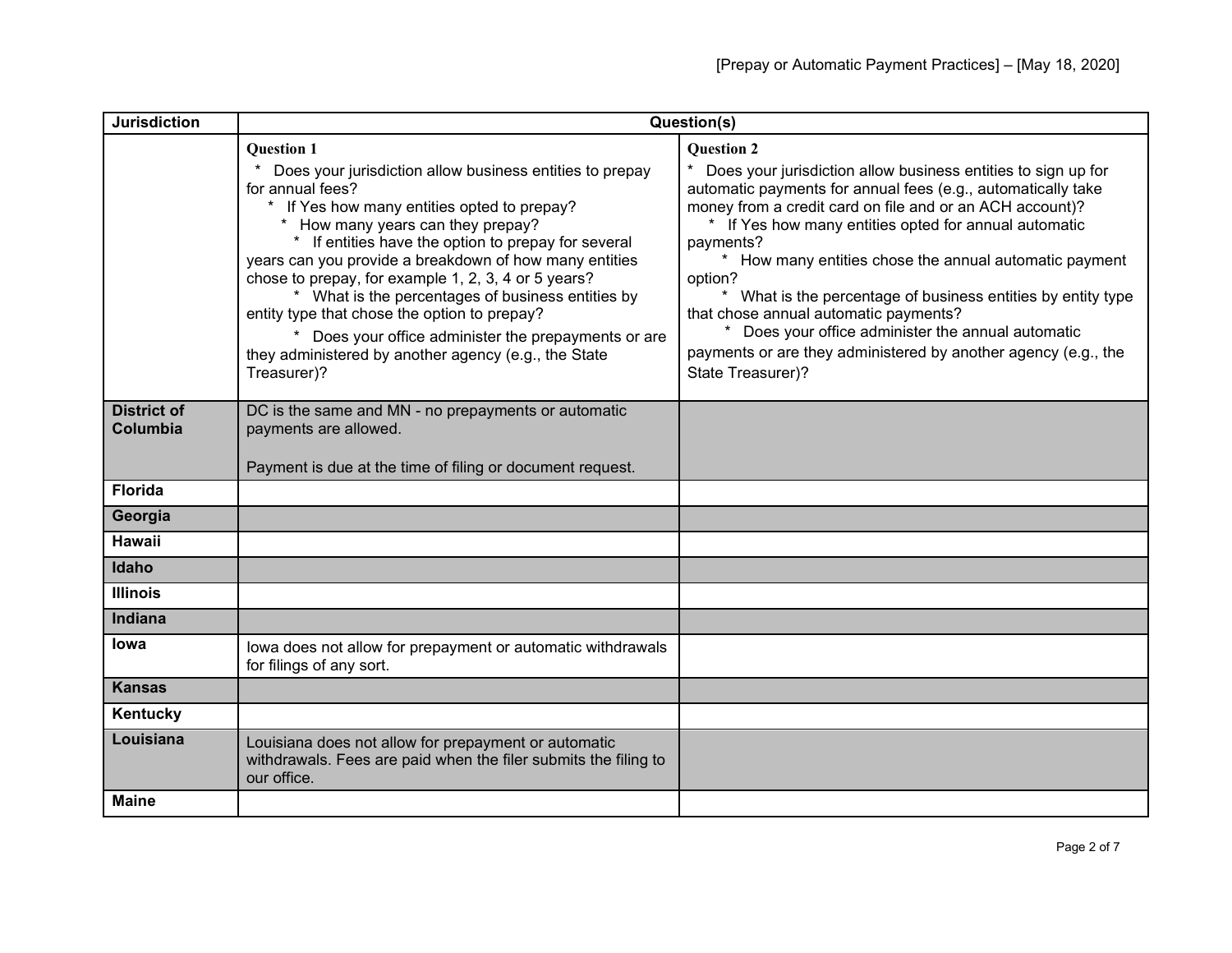| <b>Jurisdiction</b>  | Question(s)                                                                                                                                                                                                                                                                                                                                                                                                                                                                                                                                                                                 |                                                                                                                                                                                                                                                                                                                                                                                                                                                                                                                                                                                                                      |
|----------------------|---------------------------------------------------------------------------------------------------------------------------------------------------------------------------------------------------------------------------------------------------------------------------------------------------------------------------------------------------------------------------------------------------------------------------------------------------------------------------------------------------------------------------------------------------------------------------------------------|----------------------------------------------------------------------------------------------------------------------------------------------------------------------------------------------------------------------------------------------------------------------------------------------------------------------------------------------------------------------------------------------------------------------------------------------------------------------------------------------------------------------------------------------------------------------------------------------------------------------|
|                      | <b>Question 1</b><br>Does your jurisdiction allow business entities to prepay<br>for annual fees?<br>If Yes how many entities opted to prepay?<br>How many years can they prepay?<br>If entities have the option to prepay for several<br>years can you provide a breakdown of how many entities<br>chose to prepay, for example 1, 2, 3, 4 or 5 years?<br>* What is the percentages of business entities by<br>entity type that chose the option to prepay?<br>* Does your office administer the prepayments or are<br>they administered by another agency (e.g., the State<br>Treasurer)? | <b>Question 2</b><br>Does your jurisdiction allow business entities to sign up for<br>automatic payments for annual fees (e.g., automatically take<br>money from a credit card on file and or an ACH account)?<br>$\star$<br>If Yes how many entities opted for annual automatic<br>payments?<br>How many entities chose the annual automatic payment<br>option?<br>* What is the percentage of business entities by entity type<br>that chose annual automatic payments?<br>Does your office administer the annual automatic<br>payments or are they administered by another agency (e.g., the<br>State Treasurer)? |
| <b>Maryland</b>      | Our Department does not allow business entities to prepay<br>any fees, although I know some other state agencies allow<br>businesses to maintain a balance (ie. the Department of<br>Labor's Unemployment Insurance Division). I suppose an<br>exception for our Department would be quarterly estimated<br>franchise taxes that about 200 public utilities are required to<br>pay. We do let those overpayments roll over automatically<br>since they are estimated, but will send those overpayments<br>back upon request.                                                                | Our Department does not allow businesses to sign up for<br>automatic payments, but that's an interesting idea. One issue is<br>that they would still have to file an Annual Report even if<br>payments were automated.                                                                                                                                                                                                                                                                                                                                                                                               |
| <b>Massachusetts</b> | Massachusetts does not allow for prepayment or automatic<br>withdrawals. Fees are paid when the filer submits the filing to<br>our office.                                                                                                                                                                                                                                                                                                                                                                                                                                                  |                                                                                                                                                                                                                                                                                                                                                                                                                                                                                                                                                                                                                      |
| <b>Michigan</b>      |                                                                                                                                                                                                                                                                                                                                                                                                                                                                                                                                                                                             |                                                                                                                                                                                                                                                                                                                                                                                                                                                                                                                                                                                                                      |
| <b>Minnesota</b>     | Minnesota does not accept prepayments or auto payments.<br>For specific business types that has an annual renewal fee,<br>payment is required at the time when submitting the annual<br>renewal.                                                                                                                                                                                                                                                                                                                                                                                            |                                                                                                                                                                                                                                                                                                                                                                                                                                                                                                                                                                                                                      |
| <b>Mississippi</b>   |                                                                                                                                                                                                                                                                                                                                                                                                                                                                                                                                                                                             |                                                                                                                                                                                                                                                                                                                                                                                                                                                                                                                                                                                                                      |
| <b>Missouri</b>      |                                                                                                                                                                                                                                                                                                                                                                                                                                                                                                                                                                                             |                                                                                                                                                                                                                                                                                                                                                                                                                                                                                                                                                                                                                      |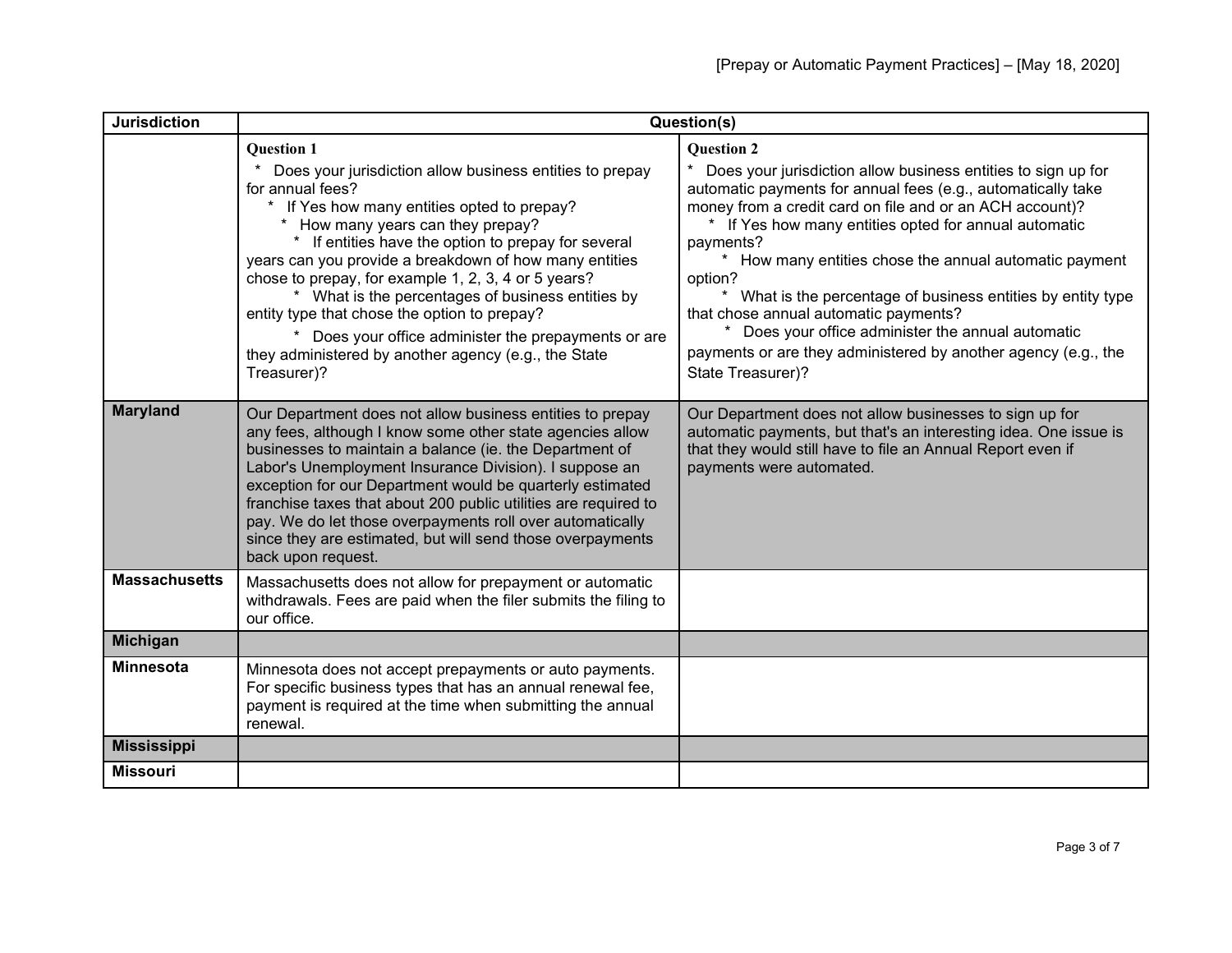| <b>Jurisdiction</b>  | Question(s)                                                                                                                                                                                                                                                                                                                                                                                                                                                                                                                                                                                 |                                                                                                                                                                                                                                                                                                                                                                                                                                                                                                                                                                                                                                                                                                                                               |
|----------------------|---------------------------------------------------------------------------------------------------------------------------------------------------------------------------------------------------------------------------------------------------------------------------------------------------------------------------------------------------------------------------------------------------------------------------------------------------------------------------------------------------------------------------------------------------------------------------------------------|-----------------------------------------------------------------------------------------------------------------------------------------------------------------------------------------------------------------------------------------------------------------------------------------------------------------------------------------------------------------------------------------------------------------------------------------------------------------------------------------------------------------------------------------------------------------------------------------------------------------------------------------------------------------------------------------------------------------------------------------------|
|                      | <b>Question 1</b><br>Does your jurisdiction allow business entities to prepay<br>for annual fees?<br>If Yes how many entities opted to prepay?<br>How many years can they prepay?<br>* If entities have the option to prepay for several<br>years can you provide a breakdown of how many entities<br>chose to prepay, for example 1, 2, 3, 4 or 5 years?<br>* What is the percentages of business entities by<br>entity type that chose the option to prepay?<br>Does your office administer the prepayments or are<br>they administered by another agency (e.g., the State<br>Treasurer)? | <b>Question 2</b><br>Does your jurisdiction allow business entities to sign up for<br>automatic payments for annual fees (e.g., automatically take<br>money from a credit card on file and or an ACH account)?<br>If Yes how many entities opted for annual automatic<br>payments?<br>How many entities chose the annual automatic payment<br>option?<br>* What is the percentage of business entities by entity type<br>that chose annual automatic payments?<br>Does your office administer the annual automatic<br>payments or are they administered by another agency (e.g., the<br>State Treasurer)?                                                                                                                                     |
| <b>Montana</b>       | In Montana we did away with prepayment accounts about 10<br>years ago, which in turn freed up our fiscal staff to devote<br>more time to other duties.<br>We are a small state with around 170k Corps and LLCs<br>which are required to file annual reports. We found that doing<br>away with prepaid accounts was an excellent choice,<br>especially when we moved to online filings with a debit/credit<br>card.                                                                                                                                                                          | A few entities wanted us to bring back prepaid accounts, however<br>we pushed back because of the costs associated with having to<br>maintain those accounts, send out statements, etc. It truly was a<br>good thing we never went back to those, as that used to take<br>about 1.5 - 2 full-time folks to administer those accounts.<br>In our new system, the user's payment info is saved per their<br>username (not in our system, but the 3rd party payment<br>processor) so no need for one user who, let's say is a registered<br>agent, are filing multiple annual reports with our office, they can<br>click a 'radio' button that displays limited characters of their<br>debit/credit card info that they had entered in the past. |
| <b>Nebraska</b>      |                                                                                                                                                                                                                                                                                                                                                                                                                                                                                                                                                                                             |                                                                                                                                                                                                                                                                                                                                                                                                                                                                                                                                                                                                                                                                                                                                               |
| <b>Nevada</b>        | Nevada does not accept prepayments or auto payments.<br>Annual renewals are paid no more than 90 days in advance.                                                                                                                                                                                                                                                                                                                                                                                                                                                                           |                                                                                                                                                                                                                                                                                                                                                                                                                                                                                                                                                                                                                                                                                                                                               |
| <b>New Hampshire</b> | NH is the same as Nevada.                                                                                                                                                                                                                                                                                                                                                                                                                                                                                                                                                                   |                                                                                                                                                                                                                                                                                                                                                                                                                                                                                                                                                                                                                                                                                                                                               |
| <b>New Jersey</b>    |                                                                                                                                                                                                                                                                                                                                                                                                                                                                                                                                                                                             |                                                                                                                                                                                                                                                                                                                                                                                                                                                                                                                                                                                                                                                                                                                                               |
| <b>New Mexico</b>    |                                                                                                                                                                                                                                                                                                                                                                                                                                                                                                                                                                                             |                                                                                                                                                                                                                                                                                                                                                                                                                                                                                                                                                                                                                                                                                                                                               |
| <b>New York</b>      |                                                                                                                                                                                                                                                                                                                                                                                                                                                                                                                                                                                             |                                                                                                                                                                                                                                                                                                                                                                                                                                                                                                                                                                                                                                                                                                                                               |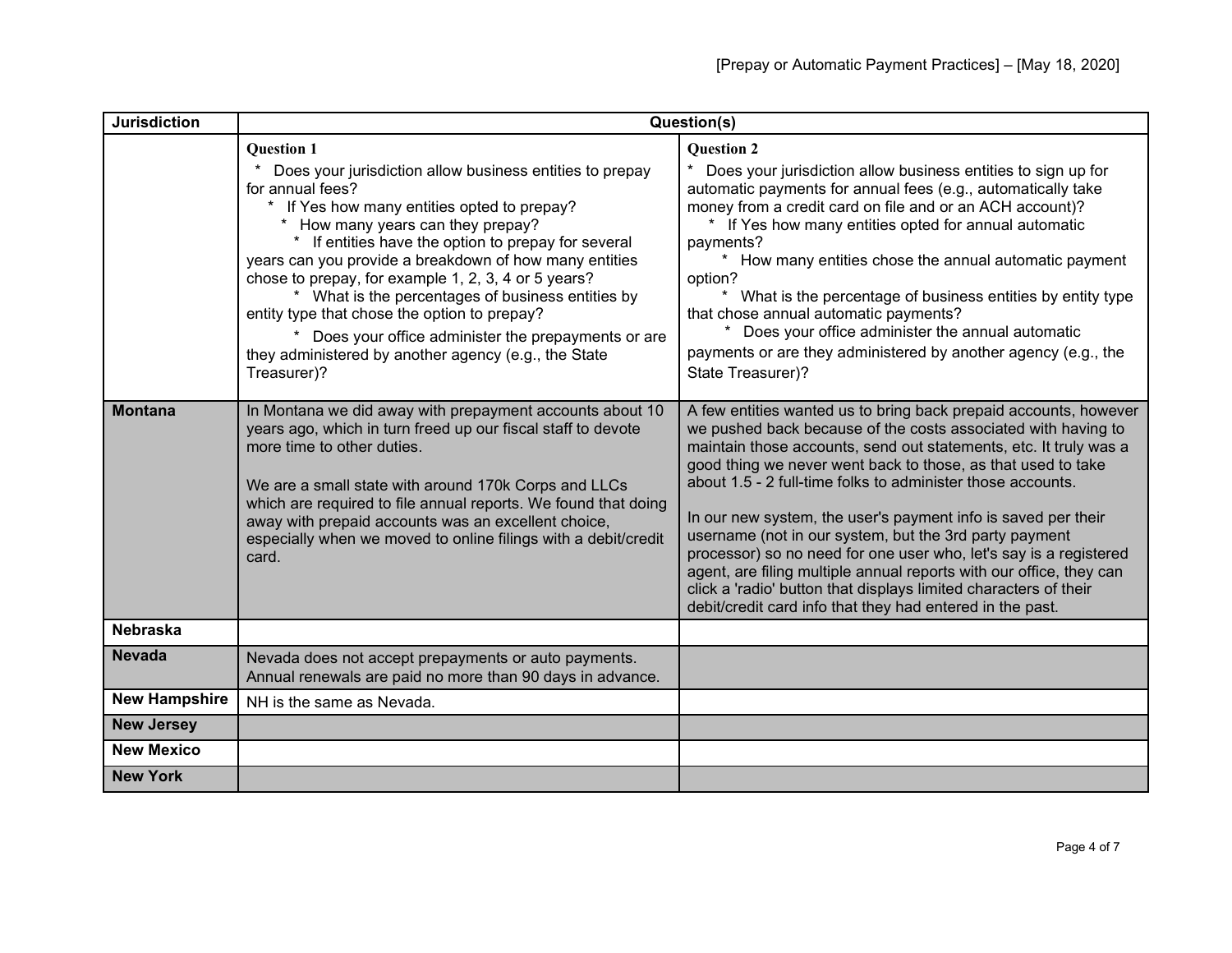| <b>Jurisdiction</b>   | Question(s)                                                                                                                                                                                                                                                                                                                                                                                                                                                                                                                                                                                                                                                                  |                                                                                                                                                                                                                                                                                                                                                                                                                                                                                                                                                                                                               |
|-----------------------|------------------------------------------------------------------------------------------------------------------------------------------------------------------------------------------------------------------------------------------------------------------------------------------------------------------------------------------------------------------------------------------------------------------------------------------------------------------------------------------------------------------------------------------------------------------------------------------------------------------------------------------------------------------------------|---------------------------------------------------------------------------------------------------------------------------------------------------------------------------------------------------------------------------------------------------------------------------------------------------------------------------------------------------------------------------------------------------------------------------------------------------------------------------------------------------------------------------------------------------------------------------------------------------------------|
|                       | <b>Question 1</b><br>Does your jurisdiction allow business entities to prepay<br>for annual fees?<br>If Yes how many entities opted to prepay?<br>How many years can they prepay?<br>$\star$<br>* If entities have the option to prepay for several<br>years can you provide a breakdown of how many entities<br>chose to prepay, for example 1, 2, 3, 4 or 5 years?<br>* What is the percentages of business entities by<br>entity type that chose the option to prepay?<br>* Does your office administer the prepayments or are<br>they administered by another agency (e.g., the State<br>Treasurer)?                                                                     | <b>Question 2</b><br>Does your jurisdiction allow business entities to sign up for<br>automatic payments for annual fees (e.g., automatically take<br>money from a credit card on file and or an ACH account)?<br>If Yes how many entities opted for annual automatic<br>payments?<br>* How many entities chose the annual automatic payment<br>option?<br>* What is the percentage of business entities by entity type<br>that chose annual automatic payments?<br>* Does your office administer the annual automatic<br>payments or are they administered by another agency (e.g., the<br>State Treasurer)? |
| <b>North Carolina</b> | North Carolina does not allow for prepayment for annual fees<br>or any type of filing. However, we have provided a means for<br>the filer to track transactions by creating an e-account and<br>linking their ACH account information.<br>We do not have credit card information online due to PCI<br>compliance issues.<br>An email is sent to each filer when the file is sent to the bank<br>that lists the transactions they were charged for.<br>This process is used for Business Registration, Charitable<br>Solicitation Licensing, Lobbyist, Notary and UCC Division<br>online services. Therefore, documents presented over the<br>counter must accompany payment. |                                                                                                                                                                                                                                                                                                                                                                                                                                                                                                                                                                                                               |
| <b>North Dakota</b>   |                                                                                                                                                                                                                                                                                                                                                                                                                                                                                                                                                                                                                                                                              |                                                                                                                                                                                                                                                                                                                                                                                                                                                                                                                                                                                                               |
| Ohio                  |                                                                                                                                                                                                                                                                                                                                                                                                                                                                                                                                                                                                                                                                              |                                                                                                                                                                                                                                                                                                                                                                                                                                                                                                                                                                                                               |
| <b>Oklahoma</b>       |                                                                                                                                                                                                                                                                                                                                                                                                                                                                                                                                                                                                                                                                              |                                                                                                                                                                                                                                                                                                                                                                                                                                                                                                                                                                                                               |
| Oregon                |                                                                                                                                                                                                                                                                                                                                                                                                                                                                                                                                                                                                                                                                              |                                                                                                                                                                                                                                                                                                                                                                                                                                                                                                                                                                                                               |
| Pennsylvania          |                                                                                                                                                                                                                                                                                                                                                                                                                                                                                                                                                                                                                                                                              |                                                                                                                                                                                                                                                                                                                                                                                                                                                                                                                                                                                                               |
| <b>Rhode Island</b>   |                                                                                                                                                                                                                                                                                                                                                                                                                                                                                                                                                                                                                                                                              |                                                                                                                                                                                                                                                                                                                                                                                                                                                                                                                                                                                                               |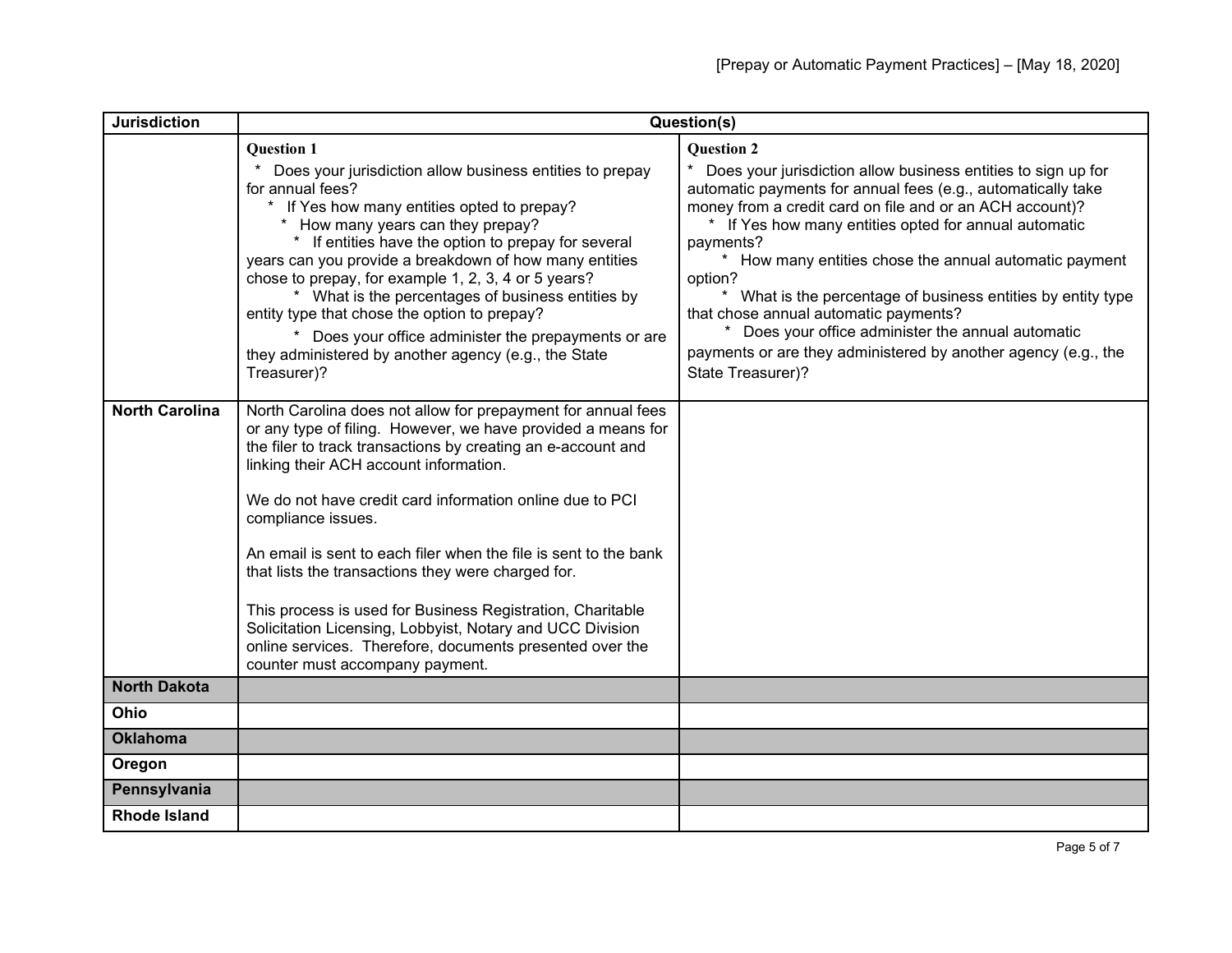| <b>Jurisdiction</b>   | Question(s)                                                                                                                                                                                                                                                                                                                                                                                                                                                                                                                                                                               |                                                                                                                                                                                                                                                                                                                                                                                                                                                                                                                                                                                                             |
|-----------------------|-------------------------------------------------------------------------------------------------------------------------------------------------------------------------------------------------------------------------------------------------------------------------------------------------------------------------------------------------------------------------------------------------------------------------------------------------------------------------------------------------------------------------------------------------------------------------------------------|-------------------------------------------------------------------------------------------------------------------------------------------------------------------------------------------------------------------------------------------------------------------------------------------------------------------------------------------------------------------------------------------------------------------------------------------------------------------------------------------------------------------------------------------------------------------------------------------------------------|
|                       | <b>Question 1</b><br>Does your jurisdiction allow business entities to prepay<br>for annual fees?<br>If Yes how many entities opted to prepay?<br>How many years can they prepay?<br>If entities have the option to prepay for several<br>years can you provide a breakdown of how many entities<br>chose to prepay, for example 1, 2, 3, 4 or 5 years?<br>* What is the percentages of business entities by<br>entity type that chose the option to prepay?<br>Does your office administer the prepayments or are<br>they administered by another agency (e.g., the State<br>Treasurer)? | <b>Question 2</b><br>* Does your jurisdiction allow business entities to sign up for<br>automatic payments for annual fees (e.g., automatically take<br>money from a credit card on file and or an ACH account)?<br>If Yes how many entities opted for annual automatic<br>payments?<br>How many entities chose the annual automatic payment<br>option?<br>* What is the percentage of business entities by entity type<br>that chose annual automatic payments?<br>Does your office administer the annual automatic<br>payments or are they administered by another agency (e.g., the<br>State Treasurer)? |
| <b>South Carolina</b> |                                                                                                                                                                                                                                                                                                                                                                                                                                                                                                                                                                                           |                                                                                                                                                                                                                                                                                                                                                                                                                                                                                                                                                                                                             |
| <b>South Dakota</b>   |                                                                                                                                                                                                                                                                                                                                                                                                                                                                                                                                                                                           |                                                                                                                                                                                                                                                                                                                                                                                                                                                                                                                                                                                                             |
| <b>Tennessee</b>      |                                                                                                                                                                                                                                                                                                                                                                                                                                                                                                                                                                                           |                                                                                                                                                                                                                                                                                                                                                                                                                                                                                                                                                                                                             |
| <b>Texas</b>          |                                                                                                                                                                                                                                                                                                                                                                                                                                                                                                                                                                                           |                                                                                                                                                                                                                                                                                                                                                                                                                                                                                                                                                                                                             |
| <b>Utah</b>           |                                                                                                                                                                                                                                                                                                                                                                                                                                                                                                                                                                                           |                                                                                                                                                                                                                                                                                                                                                                                                                                                                                                                                                                                                             |
| <b>Vermont</b>        |                                                                                                                                                                                                                                                                                                                                                                                                                                                                                                                                                                                           |                                                                                                                                                                                                                                                                                                                                                                                                                                                                                                                                                                                                             |
| Virginia              |                                                                                                                                                                                                                                                                                                                                                                                                                                                                                                                                                                                           |                                                                                                                                                                                                                                                                                                                                                                                                                                                                                                                                                                                                             |
| Washington            |                                                                                                                                                                                                                                                                                                                                                                                                                                                                                                                                                                                           |                                                                                                                                                                                                                                                                                                                                                                                                                                                                                                                                                                                                             |
| <b>West Virginia</b>  |                                                                                                                                                                                                                                                                                                                                                                                                                                                                                                                                                                                           |                                                                                                                                                                                                                                                                                                                                                                                                                                                                                                                                                                                                             |
| <b>Wisconsin</b>      |                                                                                                                                                                                                                                                                                                                                                                                                                                                                                                                                                                                           |                                                                                                                                                                                                                                                                                                                                                                                                                                                                                                                                                                                                             |
| Wyoming               |                                                                                                                                                                                                                                                                                                                                                                                                                                                                                                                                                                                           |                                                                                                                                                                                                                                                                                                                                                                                                                                                                                                                                                                                                             |

**Additional comments:**

**Full text of email:**

Good afternoon!!